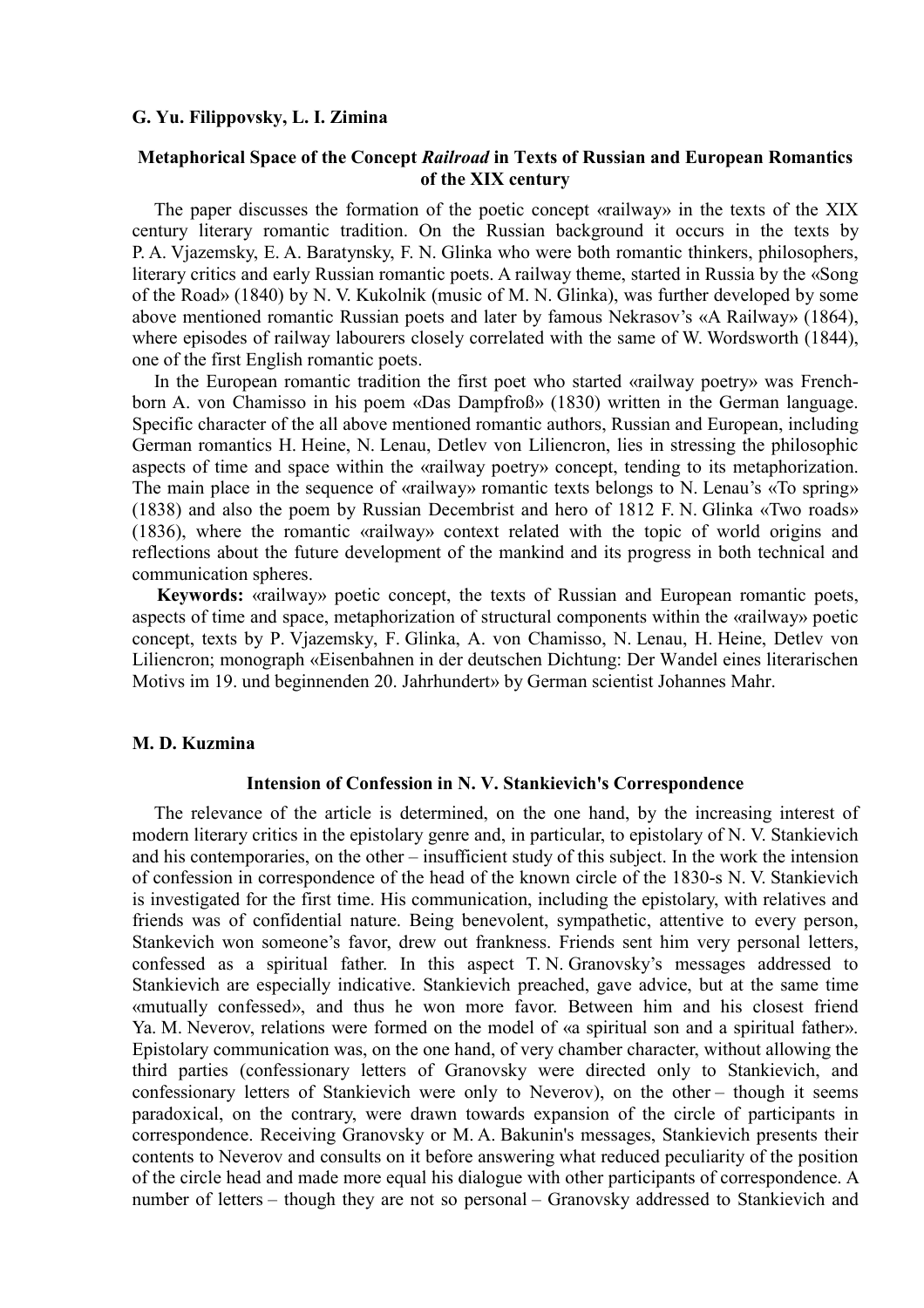Neverov or Neverov and V. V. Grigoriev at the same time, sometimes in the letter to one he did an addition to the other. Stankievich practiced it also, though it was more rare. In a friendly circle there was a tradition to show letters to the third parties. However senders nevertheless limited a circle of these third parties allowed to confessionary communication. Thus, revealing different sides, epistolary confessionary communication gave to participants of correspondence different opportunities. The intension of confession in Stankievich's epistolary is presented as multifaceted. It is, firstly, confession in a broad sense, relevant in the first half of the XIX century and assuming free sole opening, secondly, it was confession penance.

**Keywords:** N. V. Stankevich; correspondence; epistolary; confession; T. N. Granovsky; Ya. M. Neverov; Russian literature.

#### **V. I. Moklyak**

#### **Cyclization in Russian Romantics' Creativity**

The article is devoted to issues of cyclization in Russian romantics' creativity. In the work it is noted that in the cyclic art form here is important not only subordination of a part to the whole, but also peculiar overflowing of a part into the whole, here is also emphasized not the last role of coupling and montage of parts. The Russian romantic story of the first half of the nineteenth century represents a part of the all-European literary era of romanticism which arose in the preromantic eighteenth century (Ludwig Tieck, Novalis, E. T. W. Hoffmann). In our work the special accent is put, besides a cyclization phenomenon, on aspects of frontier in the Russian literature on material of N. V. Gogol and O. M. Somov's creativity. It is noted that these motives led to further development of some elements of both romantic prose, and all Russian literature. In the article the main prerequisites and factors of origin and development of cyclization in the Russian literature are considered. Besides, also views of the leading researchers on the cyclization phenomenon are noted. The article considers importance of the role of the image of the author and story-teller in the romantic story genre and a cycle of romantic stories. On the example of Rudy Panko's image from «Evenings on the Farm near Dykanka» by N. V. Gogol and Porfiry Baisky from «Little Russian True Stories and Ttales» the conclusion is drawn about importance of the narrator's image as a cyclogenesis factor. Also the interrelation of images of narrator Rudy Panko and narrator Porfiry Baysky is analyzed, and it is noted that in the first fantastic stories, as well as «Haidamak», Porfiry Baisky prepared Rudy Pank's performance, and in the latest he was affected by the contemporary's mighty identity.

**Keywords**: cycle, cyclization, romanticism, narrator, narratology, story-teller, other-worldly poetics, frontier, cyclogenesis.

#### **I. Yu. Luchenetskaya-Burdina**

#### **Genre Transformations in L. N. Tolstoy's 1870-1900-s Creativity**

In the article genre transformations of L. N. Tolstoy's prose of the 1870-1900-s are investigated. The category of the genre is considered as a «world outlook phenomenon» caused by the era context. It is shown that transformation of Tolstoy's genre system on the background of historical and literary processes of the 1870-1900-s turned out to be a consequence of general regularities of development of «time forms» caused by two multidirectional trends: integration and differentiation of genres. At the same time «the ideas of time» refracted in consciousness of the writer and his art practice in a special way. It is proved that Tolstoy's refusal from the novelistic genre did not mean the writer's «crisis of talent», but was a consequence of development of his own theory of art and changed communicative ideas connected with orientation to education of the mass reader. In Tolstoy's creativity of the considered period there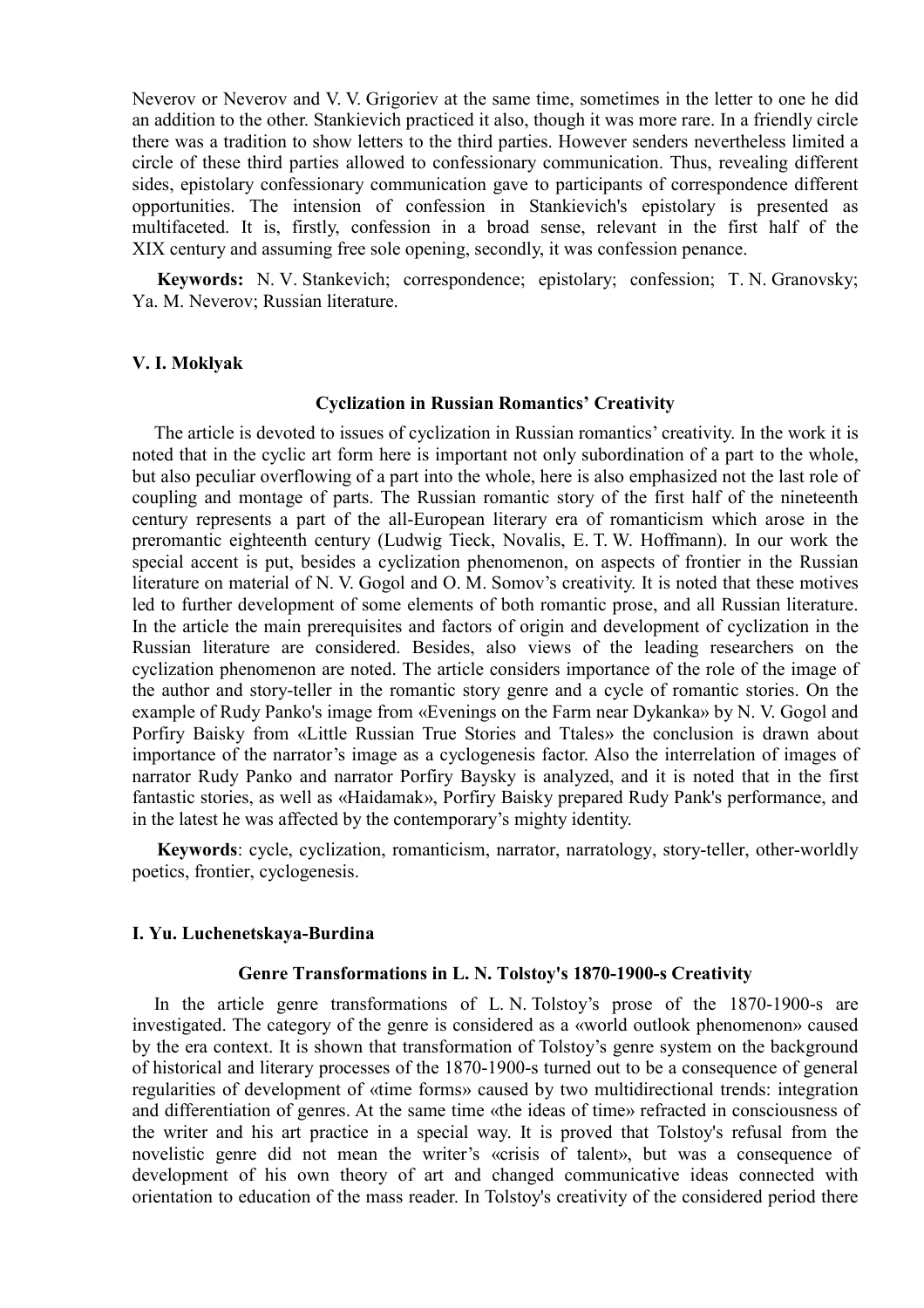is a synthesis of various genre forms: confession and sermon (an autobiographical treatise «Confession»); parable and folklore stylizations (a cycle of national stories), publicistic treatises, stylistically close to confession, and sermon; works of art in «a former manner» (short novels of the 1880-1890-s). «The perfect truth» of Tolstoy-preacher in publicistic works was complemented with statement of the positive program in national stories and corresponded to Tolstoy's concept of revival of art in nationality. The «mixed» genre of stories united elements of novelistic creativity, publicistic statements and the truth of national stories. The main genres in this period were Tolstoy training for writing of the final novel of the XIX century – «Revival» its genre the writer defined as «letter – cumulated – by many things». The research of genre transformations in works by Tolstoy of the late period allows us to consider the writer's works systemically and it confirms the provision on unity of his art world focused on solution of ethical problems.

**Keywords**: genre, concept of creativity, world which should be, world view, national stories, stories, journalism, L. N. Tolstoy, transformation.

#### **N. G. Koptelova**

#### **A. Blok's Poem «Knight Commander's Steps»: Poetics Theatricality**

The poetics of theatricality is very characteristic of A. Blok's lyrics. One of the options of its embodiment in the poem «Knight Commander's Steps» is considered in the article. It is proved that the artistic specificity of this work is determined by a special theatrical-dramatic prism of interpretation of the eternal image of Don-Juan. The thoughts and feelings expressed in the poem are, as it was, enclosed in a theatrical envelope: a kind of replay of the epilogue of the tragedy takes place in the mind of the lyrical hero. The reader has an illusion of contemplation of a certain performance with creation of stage settings, with elements of scenery, with reconstruction of the author's notes and remarks of theatrical characters. One of the impulses that feed the theatricality of the poetics of «Knight Commander's Steps» comes from Blok's youthful impressions, who took part in the amateur production of Pushkin's «The Stone Guest».

Blok's interpretation of the image of Don-Juan is clearly polemical in relation to Pushkin's interpretation of this character and also – to an all-symbolist legend of Don-Juan – the admirer of beauty and the seeker of mystical depths. It is motivated with the aspiration of the poet to deprive the hero of his romantic aura. In Blok's reading Don-Juan is the «traitor» to whom deserved punishment comes.

It is admitted in the article that in the theatricality of poetics area Alexander Blok's poem **«**Knight Commander's Steps» correlates with «Another Person's Poem» by M. Kuzmin. It is shown that Kuzmin brings in some subjective connotations to the theatricality of the motives and images of his work, these were inspired by Mozart's operas «Don-Juan» and «Figaro's Marriage». In contrast to Blok's poem the motive of «loss» of Don-Juan sounds against the background of the major key in the lyrical narration of «Another Person's Poem». Behind this transcoding of theatricality there are both the features of Kuzmin's author's personality traits and the principles of his aesthetics, in many respects polar to the philosophy of Blok's creativity.

**Keywords**: Alexander Blok, the poetics of theatricality, lyrics, Don-Juan, *The Stone Guest* by Alexander Pushkin, the «language» of drama and theater, interpretation, performance, symbolists, M. Kuzmin.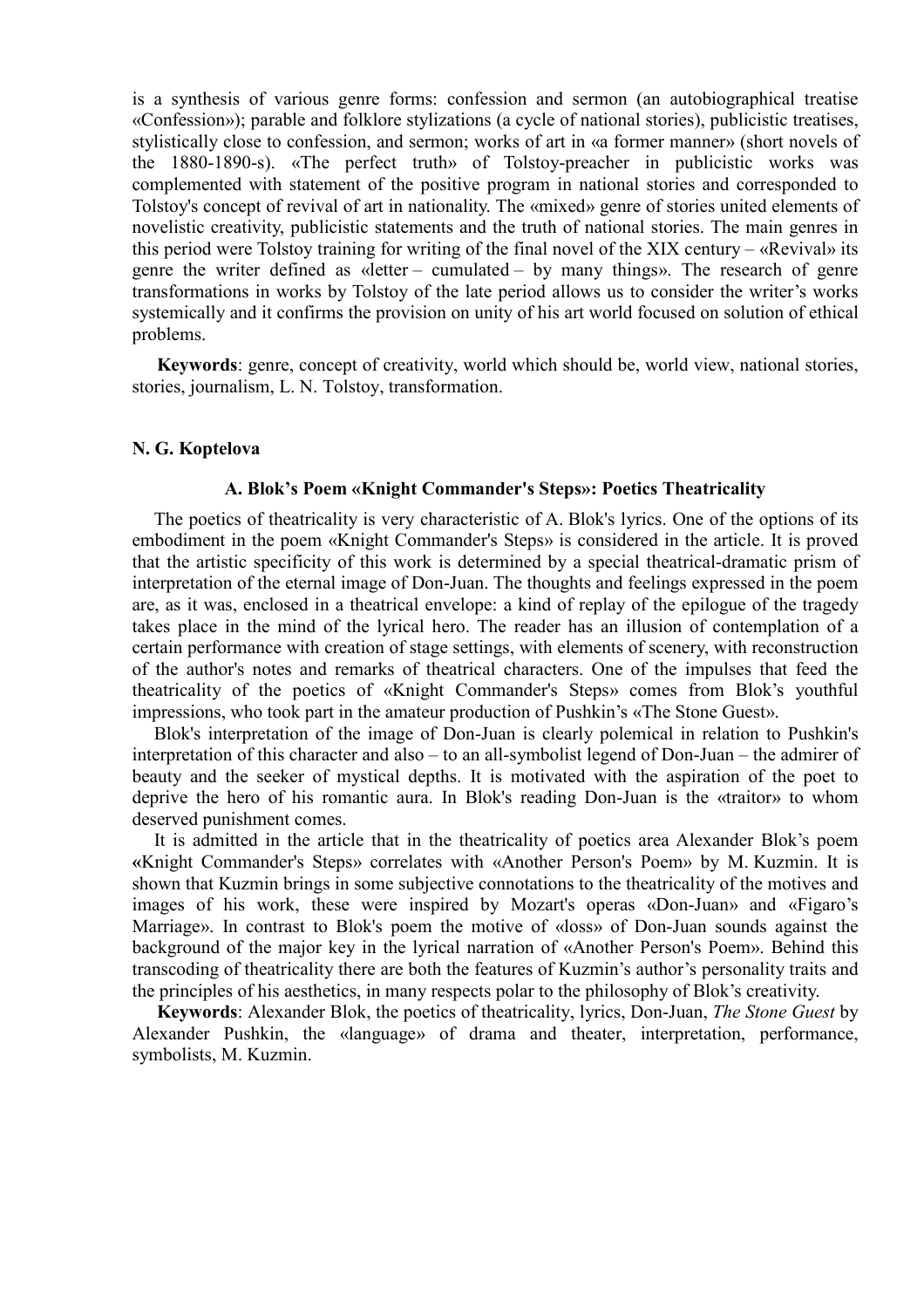#### **E. M. Boldyreva**

# **Memory Topology in the Autobiographical Text: the Novel by I. Bunin «Arsenyev's Life» in the Context of the Western European Modernism (W. Benjamin «The Berlin Chronicle»)**

In the article is considered the space memory model in I. Bunin and W. Benjamin's autobiographical works in aspect of tradition of mnemonic wanderings of the hero in space of the city who becomes a memorial palimpsest; the metaphor is updated, which is important for understanding of the modernist autobiography topology, «wandering art» offered by the German writer and the philosopher Walter Benjamin in «The Berlin chronicle», the author considers «mnemonic wanderings» of I. Bunin and W. Benjamin's autobiographical heroes when memory as an immaterial phenomenon is exposed to specialization, and the real space of the city is «memorialized» personifying the collective nature of memory. The lyric and mnemonic event of the hero's wanderings generates intensive memorial intension when the hero moves not so much in real space but in space of sense and memory, he «maps» his own life, making different memorial charts as demonstration of the relations between the hero and space as a result of reminiscence, «memory map», its space model formed by movement of the autobiographical subject in a certain closed topos and the author's reproducing concept of memory and very tectonics of the autobiographical discourse. The specifics of I. Bunin and W. Benjamin's memorial space models is analyzed: refuse from trunk direct paths and orientation to «the side courses», the places visited by the hero as the major memorial toposes. In the article the conclusion is drawn that memorial charts form a special memory space when the hero plunges not only into his but also somebody's memory when, moving in a labyrinth of streets, he «exchanges with space» experience, knowledge and memoirs, «reads» the past traces entered in «the book of the city» and at the same time the «corporally drawn» chart materializes the major for Bunin and Benjamin principles of «will and Mnemozina's laws».

**Keyword:** I. Bunin, W. Benjamin, autobiography, autobiographical subject, memory topology, memorial charts, autobiographical discourse, memorial palimpsest, memory landscapes.

#### **V. V. Chastnykh**

# **The Genre Form of «the Writer's Biography» in Alexei Varlamov's Prose: Magazine and Book Versions of the Book «Prishvin»**

The article focuses on the peculiarities of two versions ( magazine and book ones) of the biographic research «Prishvin» by Alexei Varlamov, which became the first detailed life description of the well-known Russian writer. In the research, M. M. Prishvin is shown as a classic of the Russian Literature who played an enormous role in preserving its traditions in the most difficult historical period when the ethic and aesthetic principles and canons had been changed. M. M. Prishvin's biography was the first in the row of writers portraits created by Alexei Varlamov, the writer and philologist, in the ZHZL series. It is interesting to observe how the method of unprejudiced narration and main character description – the creative method of Alexei Varlamov was shaping and developing in the Prishvin's biography. This is the method when the biography author's point of view is absolutely hidden and his attitude is not explicit, in this case, the main character's portrait is created by various documentaries: diaries, memoir, documents, etc. The effect of unprejudiced narration is reached due to using the documentaries: memoirs of the writer's contemporaries and first of all the diaries which the writer used to keep for his whole life starting from 1905 and which was called «the great diary» by Alexei Varlamov. The hero of the book is shown on the epoch background as he was seen by people who liked or disliked him and this helps the reader to understand better his creativity and the motives which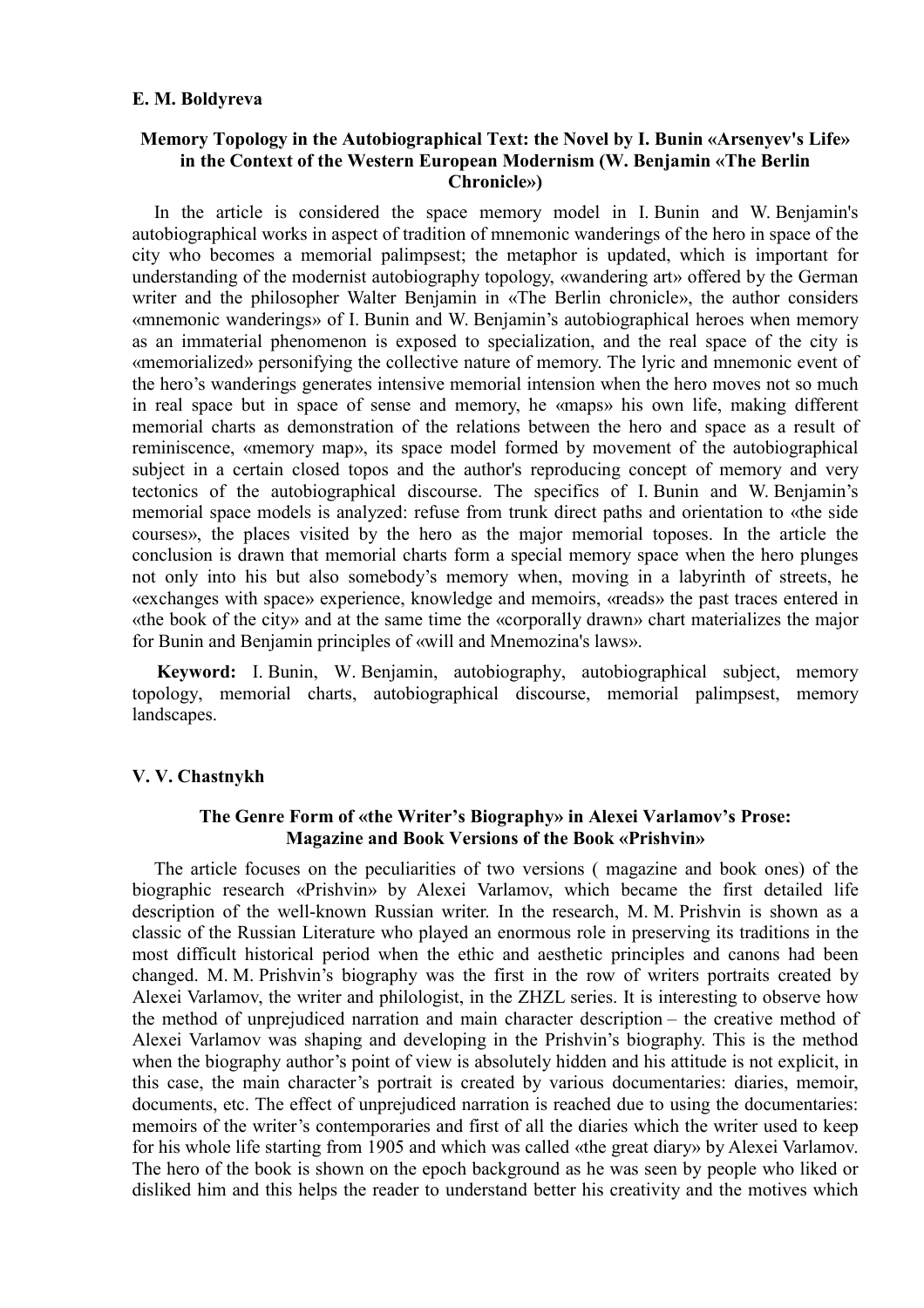made him make certain steps in his life. In Prishvin's biography Varlamov defines a circle of questions which he'll keep to in his other books about writers: writer and authorities; writer and the freedom of creative work. The comparison of two versions of the Prishvin's biography (the magazine and the book ones) is interesting exactly from the point of view of investigation of the creative method of Alexei Varlamov. Compared to the earlier (magazine) version Alexei Varlamov changed the final (the book) version significantly. These changes can't be explained by the magazine format demands only.

**Keywords:** a writer's biography, creativity method, unprejudiced narration, Prishvin studies, structure, composition, life creativity, Alexei Varlamov, writer's diary.

### **N. I. Klushina, D. O. Baigozhina, S. Sh. Takhan**

# **Mediatization: a Stylistic Vector**

The article reveals the concept of mediatization, which does not have an unambiguous interpretation in modern science. Political science, cultural studies and media dialogues understand mediaization as processes of expanding the influence of media on various spheres of public life and, consequently, the total impact on the mass consciousness. The interpretation of this term is described in various Western concepts and the author's definition is given from the standpoint of a new branch of stylistics – mediastylistics. Mediatization is understood by the authors not only as a social process associated with the extralinguistic features of media communication, but also as a stylistic vector of the modern development of language and culture in the media. Mediatization is understood as a creation in media discourse of special zones of intersection of media with social phenomena, what complicates the understanding of the media discourse, where it is proposed to distinguish, for example, culture media discourse, political, legal and other sub-discourses arising as a result of mediatization. Based on the results of the earlier analysis of the Russian-language discourse of Kazakhstan mass-media on the topic of culture, a stylistic process of mediatization culture is shown through precedent phenomena circulating in the media space. It is concluded that mediatization contributes to the formation of media culture, which the authors understand as a new type of culture created by media. Mediaculture integrates known types of culture, such as elite, traditional and mass, and creates a new value system.

It is offered to understand mediaculture not as subzero culture that is negatively estimated from the point of view of culture elite, as its substitute. Authors suppose that mediaculture is necessary for consolidation of society, it influences formation of general fund of culture and popularizes achievements of elite and traditional cultures.

**Keywords:** stylistics, media-stylistics, mediatization, media discourse, media culture, precedent phenomena, culture codes.

#### **E. N. Basovskaya**

#### **Stylistic Decoration of the Festive Media Text: History and Modernity**

The article is devoted to the analysis of the style of the New year issues of Soviet and post-Soviet editions «Pravda» (1978, 1984, 2018), «Novaya Gazeta» (2018), «Rossiyskaya Gazeta» (2018). The author relies on the works of researchers who interpret the holiday not only as a significant information occasion, but also as a communicative event formed by the media, which has an ideological component of the content. The article deals with the composition of the issue, the names of headings and certain publications, lexical and syntactic features of the texts, the type of the illustrative material. It is suggested that the level of standardization of the media language should increase during the holidays in connection with the clichés of the festive discourse. The stylistic unity of the pre-holiday editions of the newspaper «Pravda» in the Soviet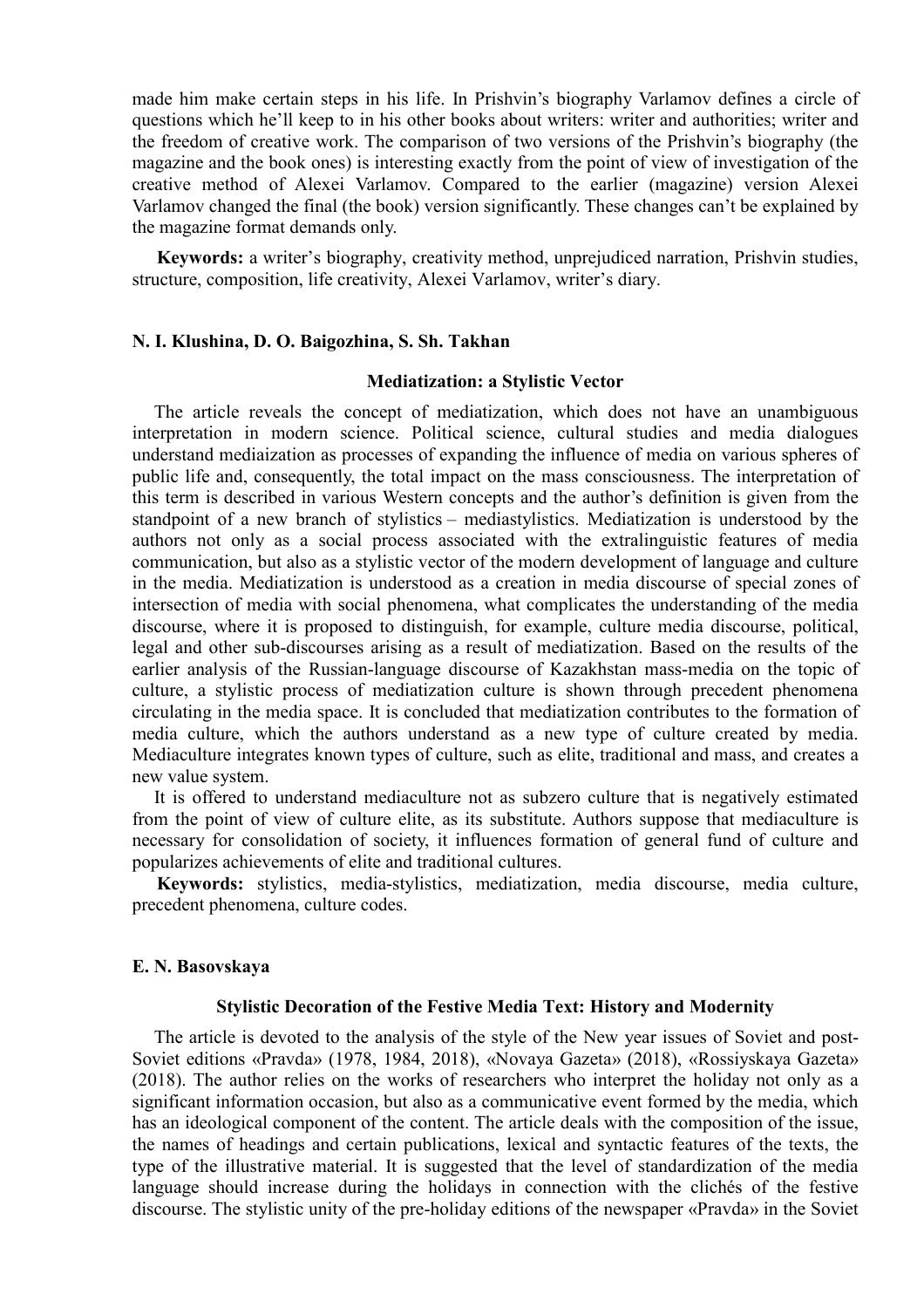period is revealed; the newspaper actively uses high stylistic means and the opposition «friendor-foe», typical for political discourse. There are also similarities in the stylistic decoration of today's opposition publications, forming ideologically loaded antinomies «holiday – lack of social justice», «holiday – lack of civil liberties». Basing on empirical material, the author proves that the reflection of the holiday in journalistic texts is largely determined by the peculiarities of the historical period and the editorial policy of a particular medium. In Soviet newspapers and modern media, which have clear ideological orientation, both pro-state and opposition, the holiday is used as a propaganda occasion, and its interpretation entails the strengthening of ideological dissociation of the readership. The presentation of the holiday primarily as a national joyful event can, on the contrary, promote social integration and consolidation.

**Keywords**: holiday, style, Soviet newspaper text, media text, propaganda.

## **V. N. Stepanov, N. N. Kustova**

#### **Information Space of Prophetic Communication in France**

In the article authors consider modern information space of prophetic communication in France, the basic concepts and parameters of modern French-speaking prophetic discourse, analyze a prophetic tradition as an integral part of French culture. The scale of popularity of astrological products due to mass media and mass communication grow in modern information space of France. Mass media (printing, television, radio broadcast) are a center of the media sphere of prophetic communication in France, on the periphery today – mass media, or convergent media. The research has revealed three main types of texts of astrological forecasts: 1) general predictions; 2) horoscope on zodiac signs; 3) individual horoscope. It is necessary to determine the following astrological services: 1) horoscopes (daily, weekly, monthly, annual horoscopes; horoscopes on zodiac signs; Chinese (East) horoscope; love horoscope); 2) numerological calculations (numerology personal per day, year and for couple, a numerological profile, numerology for work, calculation of a lifeline, numeroscopy); 3) fortune-telling (Taro of love, Taro of works, Taro of symmetry, Taro of celebrities; guessing on a crystal sphere); 4) online predictions and live consultations; 5) astrology training. In the sphere of prophetic communication it is necessary to determine the following ones as information formats: 1) advertizing of astrological services and banner advertizing of astrologers; 2) popular articles on the subjects connected with astrology, including critical and investigative; 3) thematic TV and radio programs; 4) specialized TV and radio channels; 5) thematic websites and communities on social networks; 6) mobile applications.

**Keywords**: prophetic communication, tradition, discourse, text, genre, horoscope, astrological forecast, prediction.

#### **M. A. Fokina**

# **Narrative Properties of Language Means in I. A. Bunin's Story «The End»**

The article is devoted to the comprehensive philological analysis of the language means of different status that individualise the narrative structure of Bunin's short story «The End». The aim of the study is to elicit the narrative qualities of the leading figures of speech which maintain the structural-semantic integrity of the first-person narrative. The study of the narrative structure is based on three main components: the type of narration, the subject of speech, the narrative point of view. The narrative potential of the language means under study manifest itself in their active influence on compositional and informative organisation of the narrative. The article examines the lexical-phraseological and syntactic units which unveil a high symbolic value of the title of the short story. The author pays special attention to the key words and expressions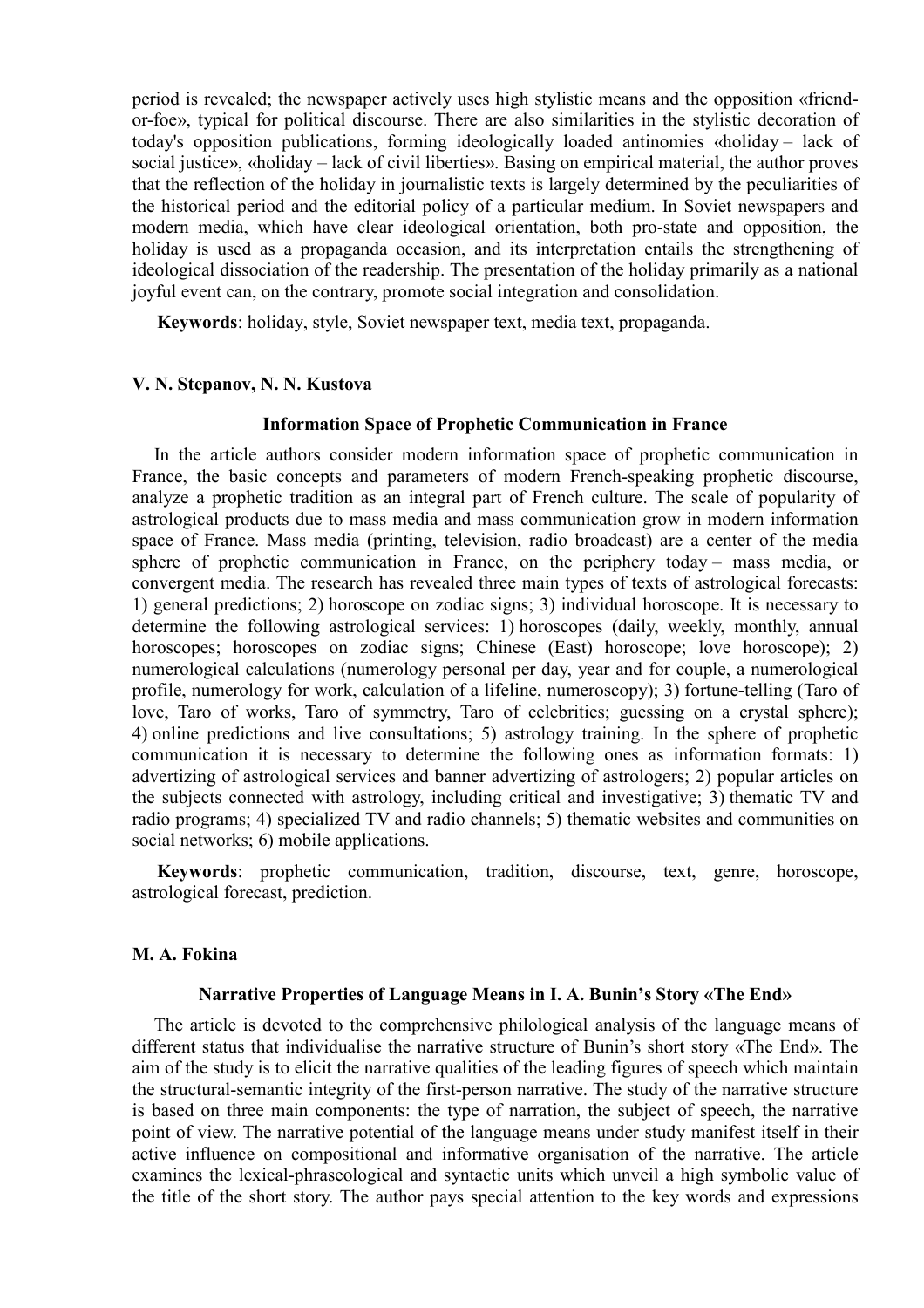with spatiotemporal and processual semantics that serve to tie the plot of the story together into one narrative space and create a literary chronotope intensifying the dynamics of aesthetic impact. The dialogisation of the monologue of the narrator is achieved with the help of intertextual elements (the citation of poetic lines) and methods of autocommunication: the use of self-addresses of the character, accompanied by his remarks. The psychologism of the narrative is created by extensive textual repetitions and gradation, contextual synonymy and evaluative vocabulary that form the emotiveness of the text conveying the drama of the events depicted in the story and the internal anxiety as well as emotional tension of people. The study of the narrative structure of Bunin's short story has revealed the system of interdependent expressive means, which have high narrative capacities and preserve the structural-semantic integrity of the literary narrative.

**Keywords:** literary narrative, dialogisation of the narrative monologue, narrative potential, chronotope, dominating semantics, autocommunication, intertextuality.

#### **I. A. Sukhanova**

# **Variations of Motifs of F. M. Dostoyevski's Story «The Village of Stepanchikovo and Its Inhabitants»**

# **in B. L. Pasternak's Novel «Doctor Zhivago»**

 The article is the fourth – concluding one – in the cycle of articles devoted to the intertextual links of Boris Pasternak's novel «Doctor Zhivago» with F. M.Dostoyevski's story «The Village of Stepanchikovo and Its Inhabitants» («Selo Stepanchikovo i yego obitateli»). The previous three articles concerned firstly the revealing and transformation of the motifs connected with the archetypical plot of the Dragon and the Dragon-fighter. But the novel contains intertexts which are not connected with the archetypical plot, the present article concerns such of them. The roll calls with Dostoyevski's story in Pasternak's novel are numerous, the fact that they are present in complex confirms that the similarities of the motifs and the linguistic units are not accidental. Motifs of the elder text are modified in the younger one, a motif can be subdivided, can appear in connection with different characters, can be combined with one another, «turn itself over». A lexical unit of the elder text included in the younger text can be a signal confirming the existence of the reference. The most significant example of motif variations is the peculiar «synthesis» of the character of Markel combined of the pretext elements. Markel «inherits» the motifs connected with such characters of «The Village of Stepanchikovo» as Yezhevikin and Foma Opiskin, later – of Bakhcheyev and episodic character Vasilyev, nevertheless has little in common with each of them. Vedenyapin, a philosopher, in his relations with his nephew is unexpectedly projected on non-educated Rostanev, but in one episode even more unexpectedly – on Foma Opiskin (together with Komarovski, Liveri Mikulitsin, Hinz). Yuri Zhivago firstly is projected on Rostanev's nephew, than on Rostanev himself, but in the episode of argument with Liveri begins to use constructions common for Foma Opiskin – a «prototype» of Liveri, and so on. We must mention that the projecting on «The Village of Stepanchikovo» does not contradict the projecting on other works of Russian and World artistic literature.

**Keywords:** B. L. Pasternak, the novel «Doctor Zhivago», F. M. Dostoyevski, the story «The Village of Stepanchikovo and Its Inhabitants» («Selo Stepanchikovo i yego obitateli»), intertext, intratext, motif variations, the elder text, the younger text.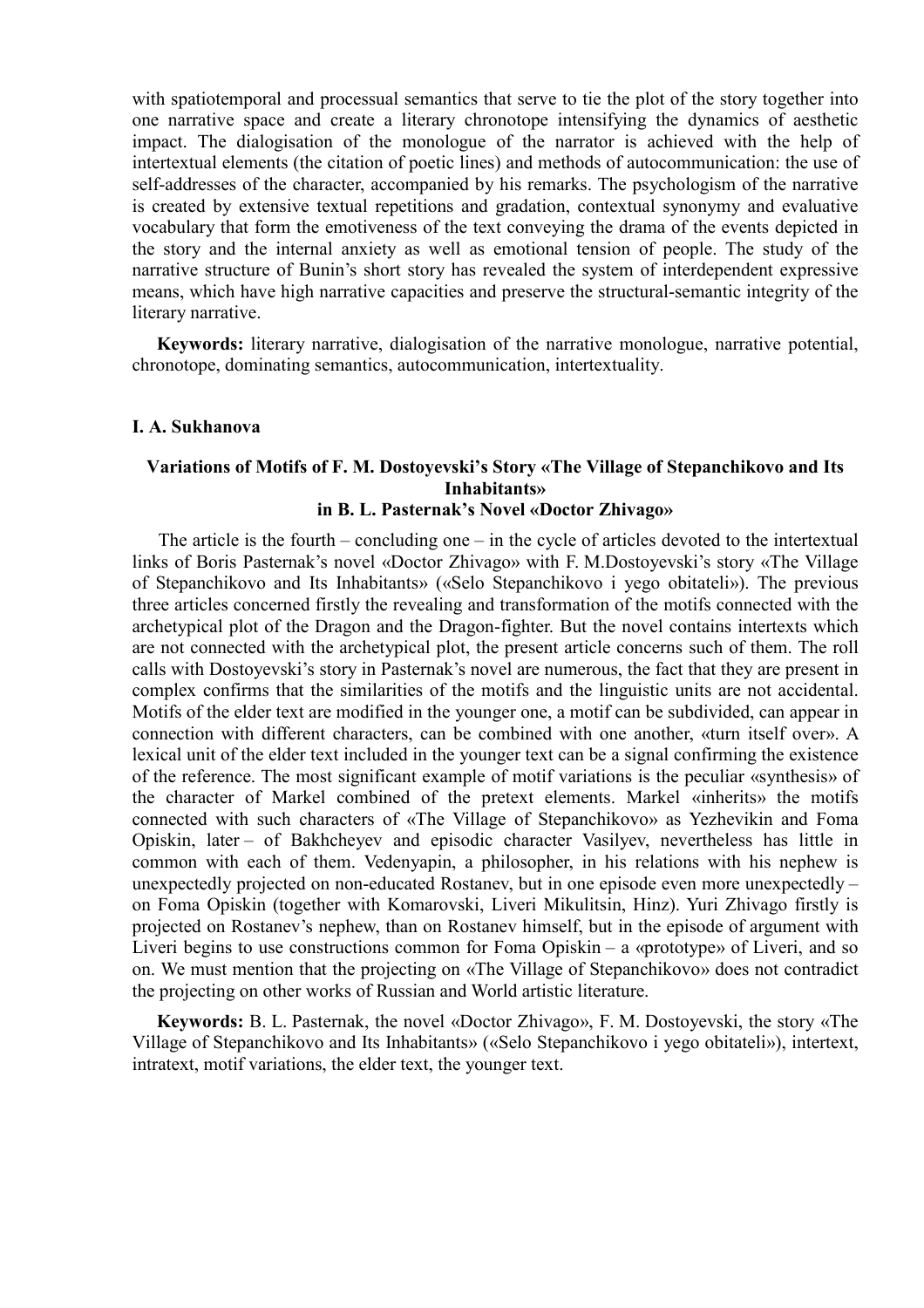## **Zh. K. Gaponova**

# **Semantics of Words with a Prefixoid** *polu***- (***half***-) in Russian (historical and lexicological aspect)**

The article is based on the statement that the questions concerning linguistic semantics are considered as top-priority ones in linguistics as the word meaning is a means for comprehending and understanding of culture. The prefixoid *polu*- (*half*-) has rather high derivational and semantic potential in Russian at different stages of its development therefore it is necessary to consider it taking into account synchronic and diachronic aspects of the analysis of language units. Based on material of various historical and modern dictionaries, the author investigates semantics, safety, word-formation activity of lexemes with a prefixoid *polu* – in the Old Russian and Russian languages. The historical and lexicological analysis of words with the element *polu* – undertaken in this article, showed preservation of the degree of this element activity in Russian. At all stages of development of language nouns and adjectives with a prefixoid *polu*quantitatively prevailed – however in modern Russian the quantity of verbs in comparison with the Old Russian period of language development increased (by 16 %). The activity of a prefixoid *polu* – is confirmed by modern colloquial and slangy formations and also a large number of lexical units with the element *polu* – in the Russian dialects. The analyzed prefixoid can be characterized as regular and productive in Russian, at the same time the words formed with its help quite often become participants of the derivational relations. Consideration of the lexicon in different temporary cuts of language development showed that the viability of the prefixoid *polu* – was not lost: new units appeared fixing in the word of reality of this or that temporary period. Examples of the use of the considered lexemes are given from the Russian National Corpus.

**Keywords**: the prefixoid *polu*- , semantics, language history, a compound word, derivation.

# **R. V. Razumov**

# **Onymic Situation in the Pre-Revolutionary Systems of Urbanonyms of the Yaroslavl Region Provincial Towns**

The article is executed within socioonomastics – a new hybrid direction which is formed at the interface of onomastics and sociolinguistics. The article is devoted to consideration of the term *an onymic situation*, its history is traced in domestic and foreign onomastics. The author notes that so far the developed definition of the term has not offered. It is offered to understand an onymic situation as a set of onyms and options of the onyms serving a certain society or several societies in their territorial and social relationship and functional interaction in borders of a certain territorial and administrative formation. The author offers a technique to research onymic situations in the urban environment: studying of the onym structure serving the city, the ratio of processes of the artificial / natural nomination, the principles of the object nomination. On the basis of the offered technique the description of features of the onymic situations is carried out in the towns of the Yaroslavl region of two historical eras: the end of the XVIII – the beginning of the XIX century and the beginning of the XX century. The author notes that during the first period in the considered towns the names prevailed which resulted from processes of the natural nomination of objects. At the beginning of the XX century in urbanonymy there were first cases of the artificial nomination of objects which led to creation of the first memoratives immortalizing the memory of the famous people. Especially a lot of such examples are noted in Rybinsk. Originally descriptive names were reference points helping citizens with movements in space. By the beginning of the XX century similar urbanonyms gradually lose identification opportunities: it becomes difficult to determine exact location of an object with their help. It demonstrates transformation of names into the town signs deprived of any internal form. The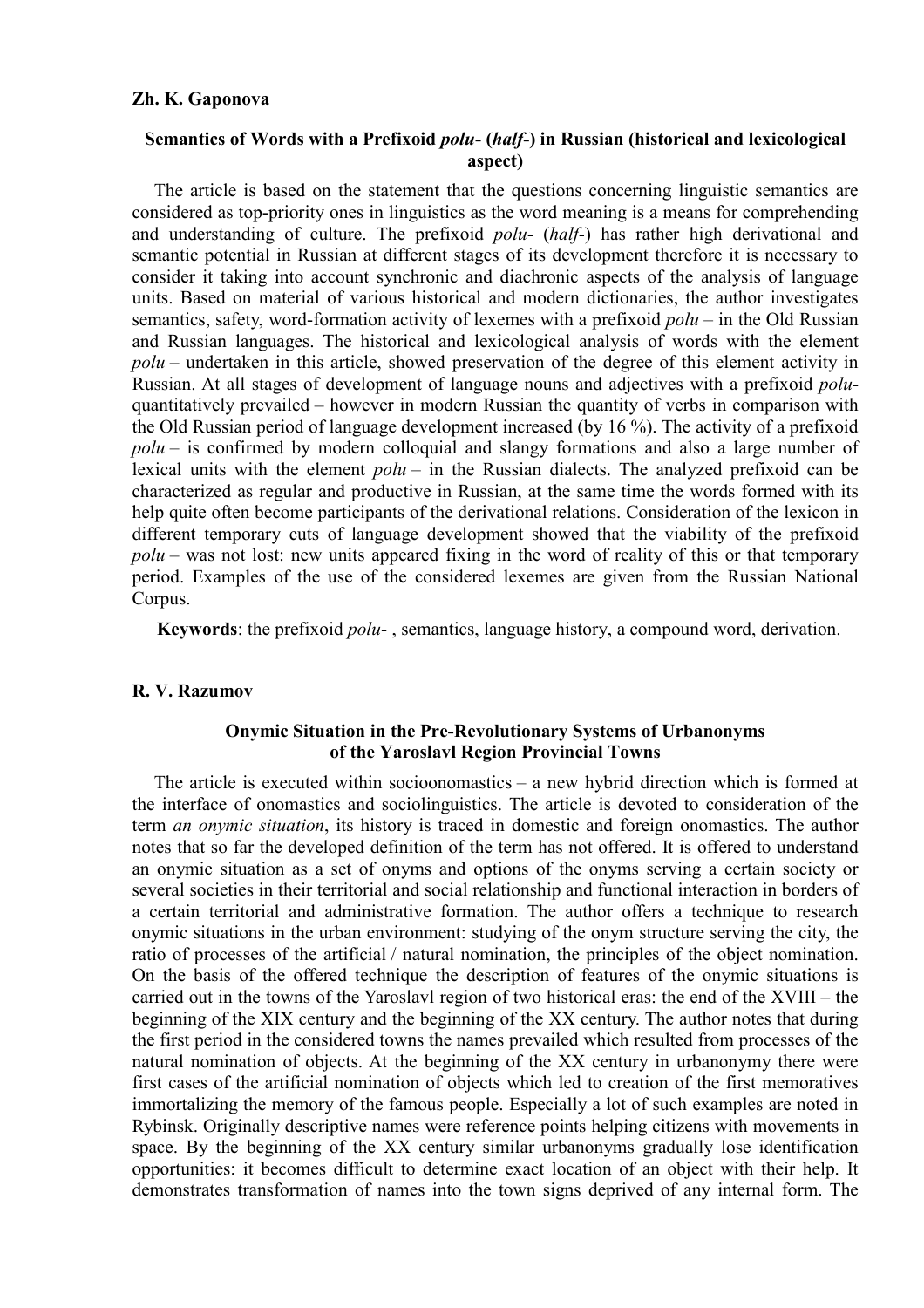author of the article notes that the revealed features predetermined further development of systems of town names in the XX century.

**Keywords**: onomastics; sociolinguistics; socioonomastics; town onomasticon, onymic situation, urbanonym.

#### **Li Chenchen**

#### **On Possible Approaches to Translating Russian Interjections into Chinese**

The article is devoted to the problem of the possible approaches to translating Russian interjections into Chinese. The object of our study is Russian and Chinese interjections. Interjection, as specific language units, occupies a special position in the system of parts of speech, so it is very difficult to find their direct equivalents in the other language. The purpose of this paper is to collect, analyze and summarize the most commonly used methods of translating Russian interjections into Chinese. The research material is the plays «The Inspector General» (N. V. Gogol), «The Three Sisters» and «The Cherry Orchard» (A. P. Chekhov), and their Chinese translations. The article presents frequently used ways of translating interjections from Russian into Chinese. It addresses such a question that whether Chinese students who learn Russian can use these methods to translate Russian interjections correctly. The article has conducted a phonetic and semantic analysis of different groups of Russian interjections in terms of translation. Finally, the possible approaches to translation of interjections from Russian into Chinese at the present moment are summarized: 1. to take as a basis the phonetic form and emotionality when searching for interjection-equivalent in the target language; 2. to rely on the context and intuition of the translator when searching for adequate forms to convey the expressed meaning in the target language; 3. to take as a basis the transcription of a purely emotive component in translation.

**Keywords**: Russian interjections, Chinese interjections, translation, phonetic level, semantic level, context, emotion, linguistic specificity.

# **E. I. Boichuk, M. A. Johnson**

#### **Rhythmic Structure Specifics of Spanish Prosaic Texts**

The article discusses the main theories of Spanish linguists regarding the problems of the rhythm of the text, the means of its expression on the material of Spanish prose. The problem of text rhythm at this level is relevant due to the fact that foreign philologists and linguists do not fully cover the process of rhythm formation, paying attention only to superficial questions of the manifestation of this process, namely the emotional component of rhythm, the phonetic aspects of its manifestations, while rhythm as a complex phenomenon, manifested in the lexical, grammatical, structural and compositional levels of its organization. Rhythm has its own semantics, which is manifested due to the system of its components, namely the means of rhythmization. The main purpose of this study was to search for the primary characteristics of the rhythm of the Spanish prose text, identifying the features of the rhythm of the novel by G. G. Marquez «Leaf Storm». Of course, it is impossible to draw conclusions about the rhythm system of Spanish prose on the material of a single work, therefore this study will be the beginning of long work aimed at revealing the specifics of the rhythmization process of Spanish prose at all levels of rhythm manifestation. The result of this study was the definition of common features inherent in the rhythm of the Spanish language, based on its syntactic structure, as well as particular features associated with the rhythm of the novel under study.

**Keywords:** rhythm, prose, Leaf storm, Falling Leaves, G. Garcia Marquez, anaphora, polyptoton, symploce, epanalepsis, derivation, homogeneous parts of the sentence, antonymy.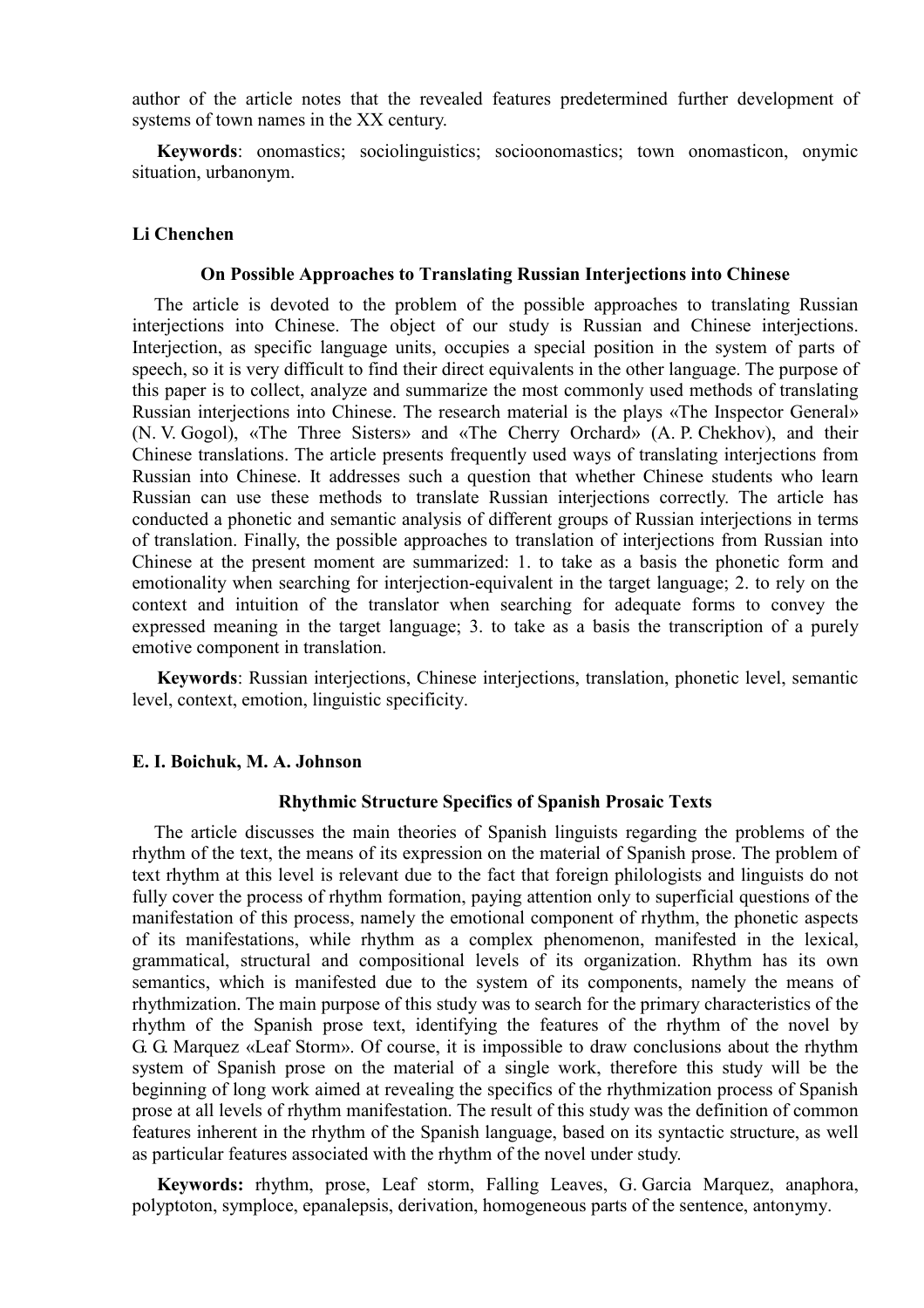#### **A. I. Makarova**

# **Functioning of a Subjunctive Mood in Noun Clauses in the French and Spanish Languages**

The article researches the use of the subjunctive mood in object subordinate clauses by the material of novels in French and their translations into Spanish. The relevance and novelty of the work base on the choice of novels for analysis – they are by the modern French writer Marc Levy. The aim of the research is to determine the features of the use of the subjunctive mood in two closely related languages. The aim defines a number of objectives: statement of the main theoretical problems connected with the use of the subjunctive mood in object subordinate clauses, definition of identical cases in the use of the subjunctive mood, definition of differences, and determination of the factors influencing the choice of mood in additional subordinate clauses. The aim and objectives define research methods: continuous sampling and comparative analysis. The analysis of theoretical literature has shown that the study of the subjunctive mood in the object subordinate clauses will be the most productive one in the framework of a comprehensive analysis (taking into account syntactic, morphological and semantic factors). The study showed that the choice of the mood in the subordinate clause is influenced not so much by the semantics of the verb as by the semantics of the whole sentence. The question and negation influence the choice of the mood so do morphological factors (the form of the verb in the main sentence) and the attitude of the speaker (the actor) to the information in the subordinate clause. With regard to the analysis of the use of mood in two closely related languages, along with a large number of coincidences, there are some differences associated with both semantic features of verbs and syntactic features of sentence construction in the Spanish language.

**Keywords:** verb, verbal categories, subjunctive mood, indicative mood, noun clauses, comparative analysis, question, negation.

#### **I. A. Tsybova**

#### **Language Features of Colour Rendering in by A. Camus's Novel «The Stranger»**

The aim of this article is to compare adjectives of colour in the novel by A. Camus *L'Étranger (The Stranger*) with its translation in Russian. The problems put in the article are solved from contemporary anthropocentric positions. The reflection of colour is represented in naïve view of world. We agree with Anna Wierzbicka that concepts of colour are connected with some universal elements of human experience: day and night, sun, fire, vegetation, sky and earth. We accept 11 basic color terms of Berlin and Kay (*white, black, red*, *green, yellow, blue, brown, pink, purple, orange, grey*), while in Russian there are, according to R. M. Frumkina, 12: *черный/ black, белый/white, серый/grey, красный/red, синий/darkblue, голубойlight blue*, *оранжевый/orange, желтый/yellow, зеленый/green, фиолетовый/violet, розовый/pink, коричневый/brown*. The novel by A. Camus is divided into 2 opposite parts: the first part where its main character Meurseault is at liberty living like a common clerk and the second part where Meurseault is in prison facing his capital punishment. In the first part the palette of colours is various. In the second part of the novel where the hero describes his stay in prison a number of colours decreases and dark tones predominate. A comparative analysis of denomination of the colour category in French and Russian literary texts shows their relative adequacy. In the novel «La Peste» (The Plague) adjectives of colour are more rare. Relative poverty of the palette of colours in «La Peste» and in the second part of «L'Étranger» can be explained by the fact of description of so dramatic situations as stay of the hero in prison (L'Étranger) and epidemic of plague (La Peste). The perception of colour by writers (in particular by poets) is individual (A. Rimbaud). There are authors who do not like to use different colours in their books (for example: R. Queneau, A. de Saint-Exupéry, F. Sagan, F. Beigbeder and others).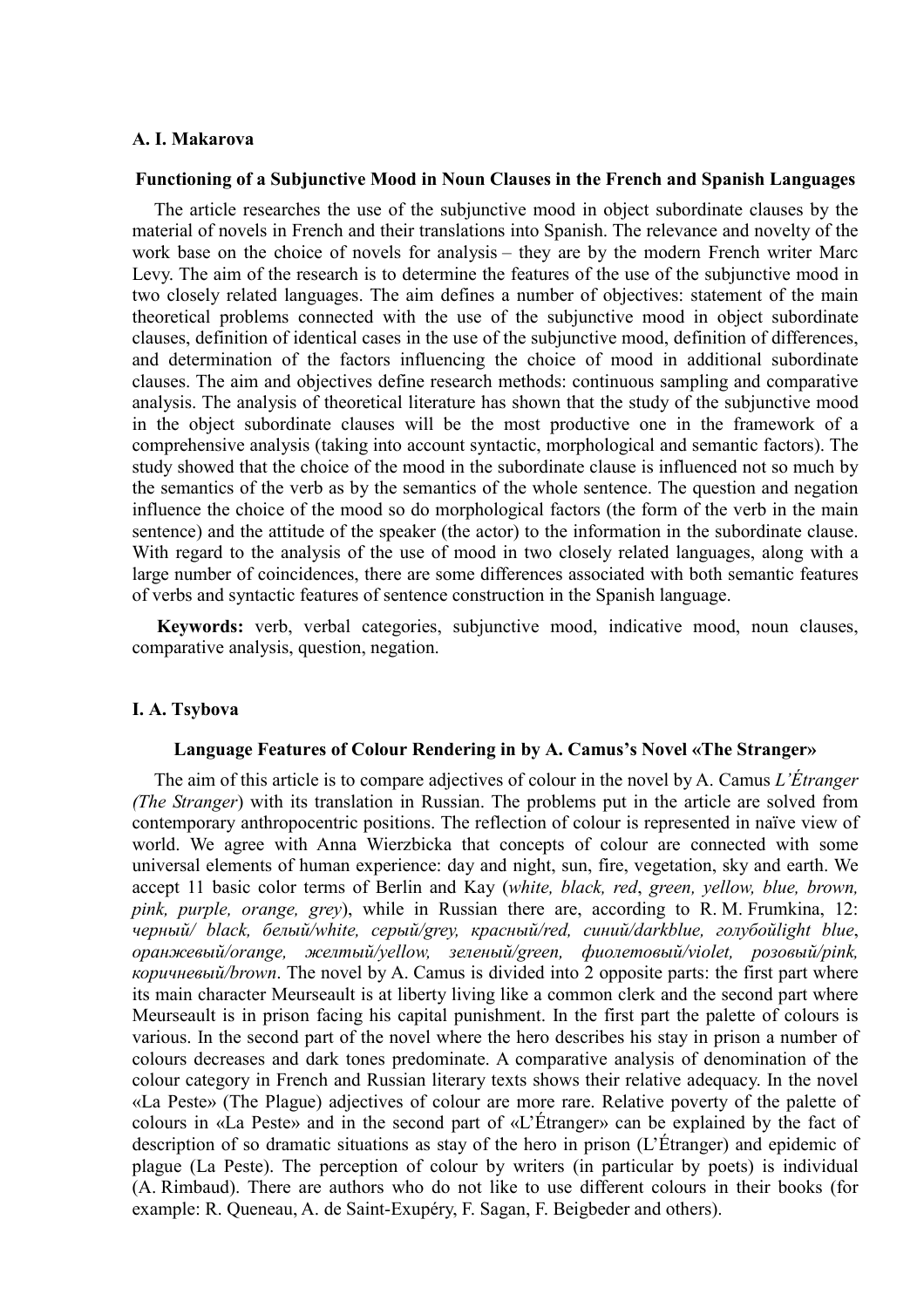**Keywords**: confrontive analysis, adjectives of colour, Camus, L'Étranger, translation, basic colour terms, adequancy of denomination of colour.

#### **I. V. Skuratov**

# **Concepts «Silence» and «Dumbness» in Vercors' Short Story «The Silence of the Sea» (Vercors «Le Silence de La Mer»)**

The article deals with the manifestation of the concepts of silence and dumbness in Vercor's novel «The Silence of the Sea». The main purpose of the article is to determine the specificity of the manifestation of the concept of «silence»: the silence which is characteristic of nature, the embodiment of peace and order and dumbness – tense silence, inability to speak, aphonia, pathology. Both silence and dumbness in their unity act as an expression of protest against violence, against fascism. The first is embodied in the work in a state of tranquility of sound, silence, and the second in refraining from speech, statements, use of voice. This article dwells on the peculiarities of literary text interpretation with the help of cinematographic means. The study is based on the short story «The Silence of the Sea» by Vercors in which the main idea is expressed by way of the characters portrayal, description of their actions and the composition of the story itself. The limits of the short story narration define its style. The episode presentation is given in an extremely condensed manner and is distinguished by gradation. A short story is a written text in its core. It is an independent type of text which belongs to the belle-lettres style and the genre of the epoch. The results of the undertaken study prove that the topical and compositional structure as well as the language means of the short story correspond to the conventions of the continuous literary tradition. The concepts of «silence» and «dumbness», viewed through the prism of the plot-figurative system of the work, lead to deeper understanding of the idea of the novel. The lexico-semantic features of the structures, including these concepts, the high frequency of their use, indicate that mutisme like dumbness, as inability to speak, creates silence, the silence that accompanies the characters, which is so voluminous, omnipresent and deep that it drowns the sea characters in the world of silence.

**Keywords:** text, interpretation, contents, literary image, structure, composition, functional style, cinematographic image.

### **E. G. Borisova**

### **Transformation of the Valuable and Semantic Code in Modern Youth Language**

In the article the means are considered allowing to estimate a condition of public consciousness on the basis of the information provided by language of various social and demographic groups. In particular, it is shown how it can be applied for revealing modern youth's ideas about Russia. The task is to reveal reflection of socially significant representations in language units. A number of signs is specified as means to identify these representations. In particular, the possibility of the appealing to the theory of concepts is noted. Here are shown ways for defining manifestative lexicon, i.e. the words which are typically used only in certain political conditions. Special attention in this article is paid to one of possible ways for identification of moods in society through the appeal to the estimated potential of social and political and abstract lexicon. At the same time connection of lexicon reflecting the public relations is established with certain social and demographic groups. The technique is used for identifying estimated potential of a word and a phrase developed by the author. Here are provided data of surveys conducted in Russia since the end of the last century till present. Here is noted connection of estimated characteristics of words depending on policies of the person, his age, education, a property status. Are considered features of estimated potential variation of lexicon depending on time of holding polls. The changes in the estimated potential of lexicon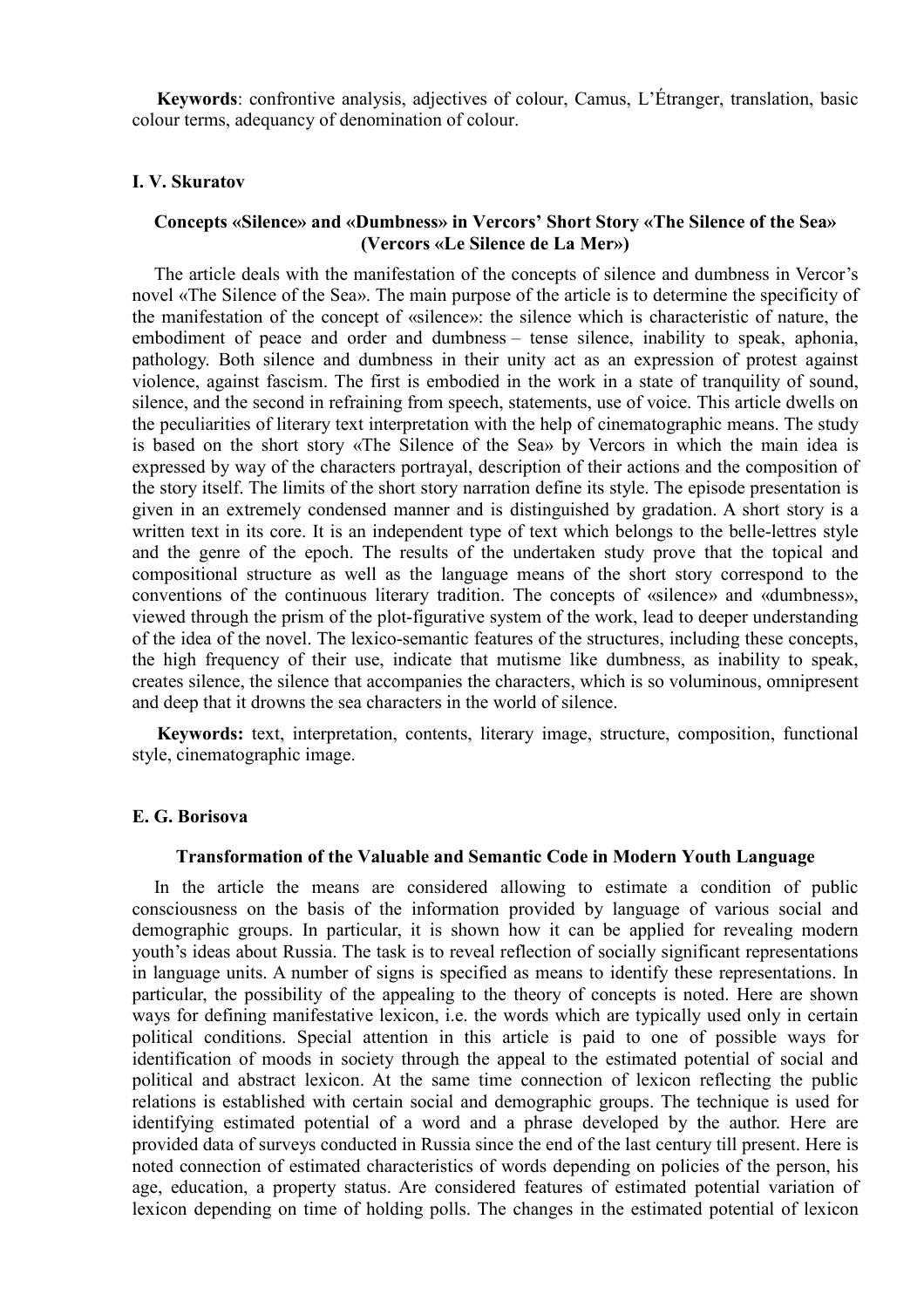within twenty years are presented. Conclusions about the possible reasons of transformation of these representations are drawn.

**Keywords**: value, estimated potential, concept, public consciousness, language consciousness, manifestative lexicon, associative experiment, youth stratum.

# **T. V. Klubkova**

# **«Ethnographic Atlas» by A. Balbi (1826): from History of Language Collecting**

The article discusses the history of the «Atlas ethnographique du globe…» (Paris, 1826). The «Atlas» is the result of the collaborative activities of philologists, orientalists, geographers, travellers, naturalists, historians, artists, collectors almost all over Europe. Among the participants, such very well-known personalities as Al. von Humboldt, A. Desmoulins, and less well-known ones (abbe J.-A. Dubois, a philosopher S. Pinheiro-Ferreira, an artist I. M. Rugendas, a bibliophile A. Lindenberg), and many others.

The Atlas completes the era of language collecting. The dictionaries by Pallas, those by L. Hervás y Panduro, the «Mithridates» are a series including the «Atlas ethnographique…».

A geographer, statistician, historian A. Balbi was the author and the organizer of the «Atlas» in the difficult period of the new classification of sciences.

A non-extensive «Atlas», containing 41 tables, has a substantial theoretical introduction, a retrospective journey into the history of language collecting; the author condemns false theories and insists on the use of the comparative study of languages for history and biology.

The «Introduction» discusses the possibility of using the Linnaeus system for systematizing language data, as well as discussing the terminology of the new sciences, ethnography and linguistics, and the criteria for their comparison.

The «Atlas» tables are constructed on a geographical basis, the languages are family grouped; and the preceding achievements are taken care of without copying.

The Chapter on «Coup-d'œil sur la littérature russe» is connected to Russian literary disputes.

A. Balbi was able to identify the problems: the lack of boundaries between languages, as well as between language, dialect, jargon and mixed languages; the substitution of one's native language by the conqueror language; the lack of a unified nomenclature of languages and the lack of a unified transcription. All these problems were being solved during the XIXth century. The «Atlas» is an indicator of the state of linguistics in the first quarter of the XIXth century.

**Keywords:** Balbi, Malte-Brun, Linnaeus, classification of Sciences, mixed language, Statistics, Ethnography, classification of languages.

#### **M. G. Isaeva, A. V. Moiseenko**

### **Pragmatical Functions of Code Switches in Mass Media Texts: an Ecolinguistic Approach**

In the article one examines the new interdisciplinary ecolingusitic approach to code-switching research. The code-switching is one of language contact units, it is the use of units of one language of different levels in the utterance in another language. The code-switching always carries out pragmatic functions and it can be a stylistic means in the text. The authors make a hypothesis about the relations between a code-switching pragmatic function and their ecolingusitic status in mass-media text by example of printed editions of the Vologda region. All pragmatic functions of code-switches are divided into two groups – functions that serve information convey (topic-related, metalinguistic, language means economy) and the ones that serve for impact, expressiveness (targeting, emphatic, humorous, decorative, emotionalevaluative, citing, esoteric, phatic, self-identification). Code-switches that carry out informative pragmatic functions do not violate ecology of mass-media text if while using them one follows the criteria of foreign unit ecological application (necessity of filling in an object-semantic gap;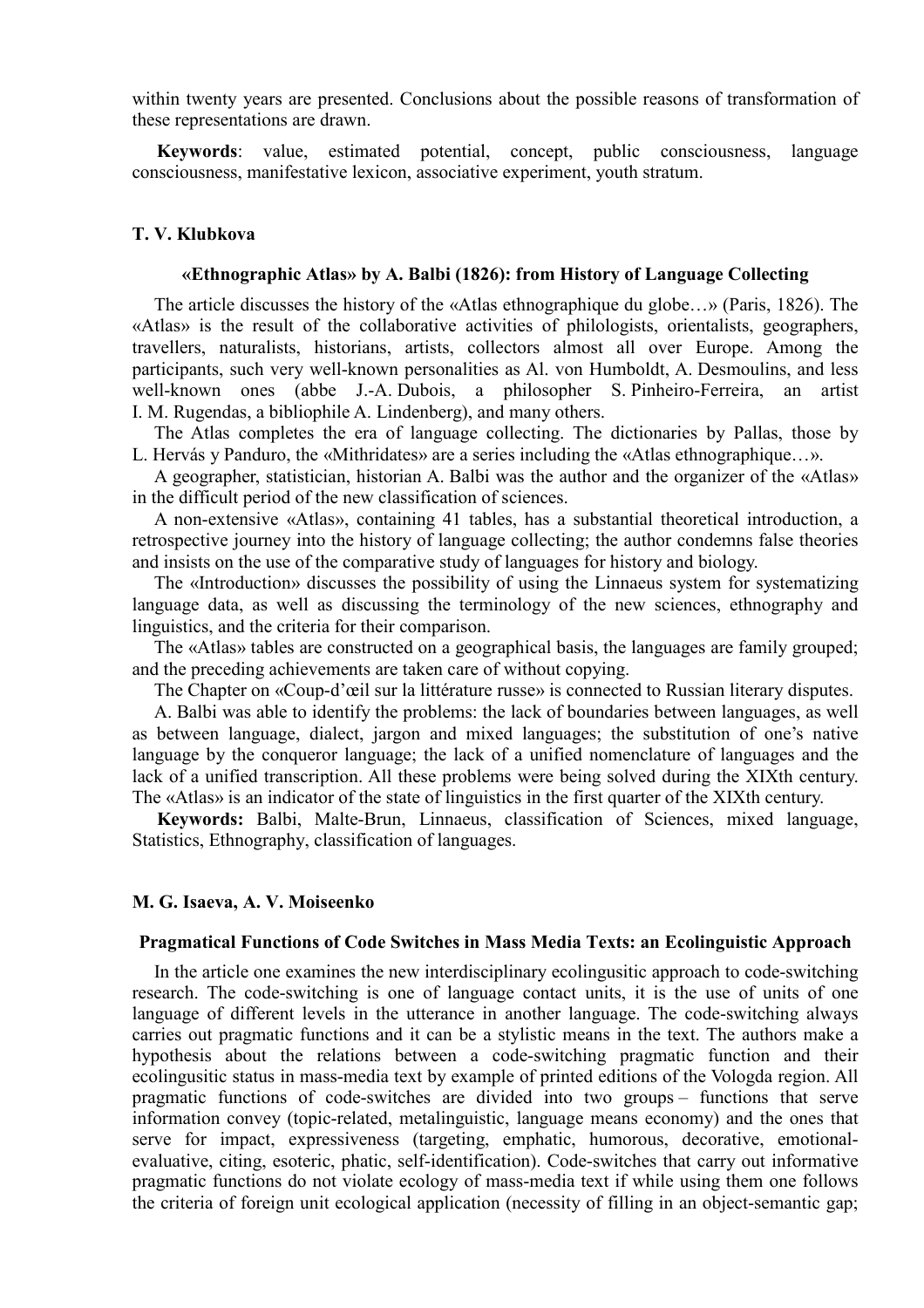pragmatic and stylistic accurateness; aesthetic appropriateness; potential derivative productivity; the uniformity of foreign unit graphics; explanation for a foreign unit semantic meaning in one text, the uniformity of explanation form). Code-switches that carry out expressive pragmatic functions can represent the cases of non-ecological use of foreign units because of lexical doublet (in the recipient language there is a wide-spread equivalent lexeme), the lack of creative constituent in the use of a code-switch, the mismatch of the mass-media text target group while interrupting the above-said criteria of foreign units ecological use. One forms the further prospects of the research, i.e. the studying of the criteria of foreign units ecological use depending on the quality type of a mass-media text.

**Keywords**: code-switch, foreign unit, ecolingusitic approach, pragmatic function, massmedia text.

#### **A. S. Kondina, E. V. Pastukhova**

# **Manifestation of Emotional Intelligence as an Essential Feature of the Secondary Linguistic Personality Narrative**

The article is devoted to a complex and ambiguously defined category of narrativization. The work identifies the leading emotional, cognitive and behavioral components that make up the structure of the model of emotional intelligence, defined through narrativization, and also defines the essence of the concepts of «emotion» and «emotiveness», presents emotions in specific speech acts – emotive. Attention is drawn to the emergence of the linguistic theory of emotions of homo sentiens in the context of teaching English in the university at non-linguistic faculties and the correlation between emotions and cognition of the bachelor / undergraduate / graduate student personality is revealed, the need to study the secondary linguistic personality in the process of narratization is determined. It reveals the processes of conceptualization and lexicalization of the emotional and cognitive aspects of the narrative approach in the study of the secondary linguistic personality, as well as examples of the use of storytelling, which sets the positive emotiveness of the texts. Attention is drawn to the eco-friendly nature of the analyzed content and it is established that a positive assessment of the experience experienced, reflected in the process of narratization, has a therapeutic effect on its users and creates motivation to learn a foreign language. Prospects for the study of the language of science and education are outlined in the context of studying the manifestation of emotional intelligence as a characteristic feature of narrativization from the point of view of cognitive and linguistic aspects. The study of the secondary linguistic personality in the framework of the narrative approach allows us to establish the need and relevance of polyparadigmatic and interdisciplinary coverage of the reducible aspects of narrativization and narration in the language of education and science.

**Keywords:** the language of science, narrative, narrativization, narrative approach, emotional intelligence, secondary linguistic personality, emotive, emotions, homo sentiens.

# **O. V. Lukin**

# **Theodor Heinsius: from the XVIII century Linguistics and Linguodidactics to a New Linguistic Paradigm**

This paper presents an assessment of the contribution made by Otto Friedrich Theodor Heinsius (6.09.1770 – 19.05.1849) to German linguistics and linguodidactics of the XIX century. The article describes the life path of the scientist in the context of the development of German linguistics and presents a list of his main linguistic (grammatical, lexicological, stylistic and linguodidactic) works. After getting degrees in theology, philology and pedagogy at University of Jena and defending a thesis Otto Friedrich Theodor Heinsius taught German for 52 years in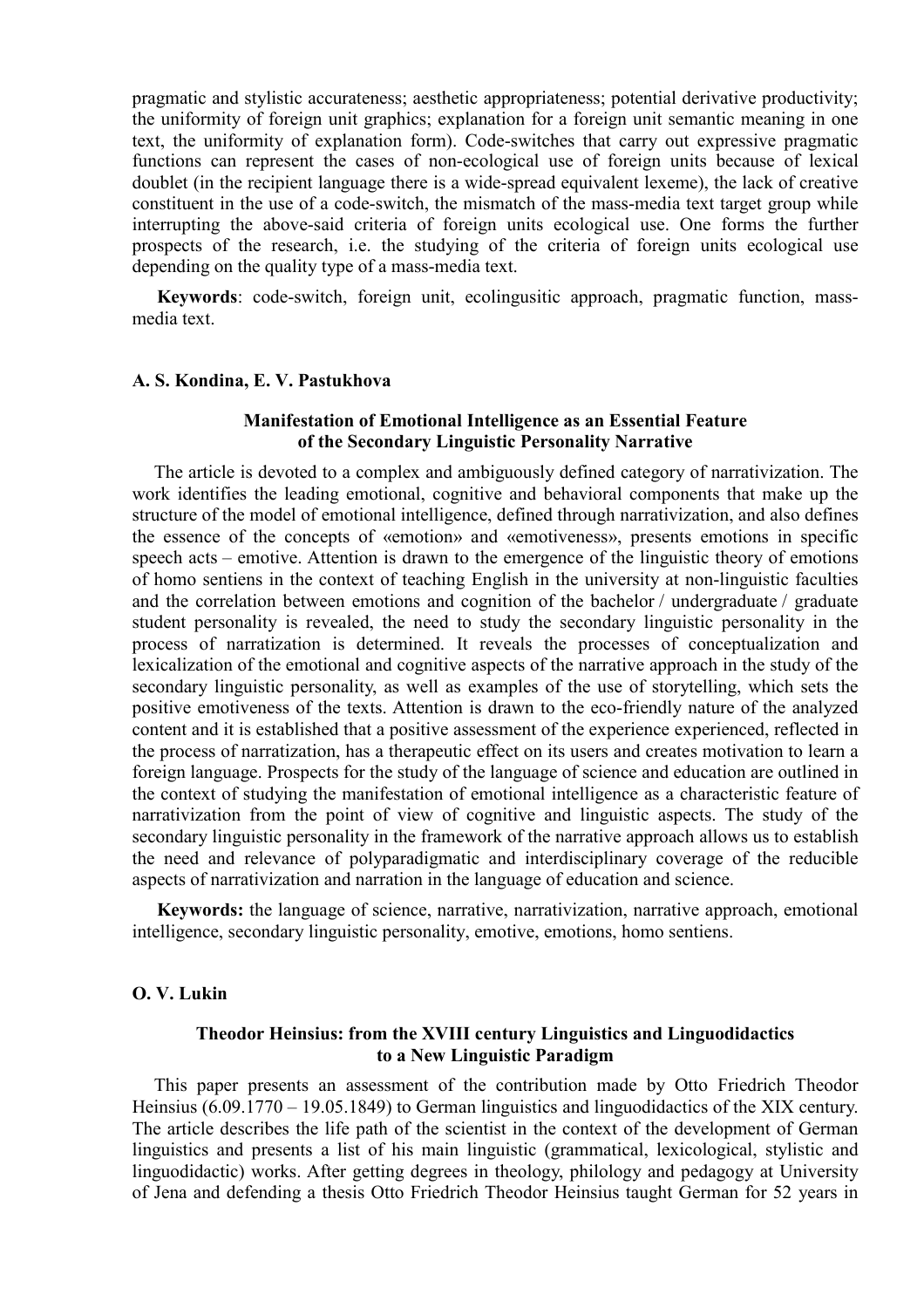Berlin high schools.» His studies of linguistics and linguodidactics were closely related. Together with his colleagues T. Heinsius founded the Berlin society of the German language. Practical teaching activities of the professor outweighed his linguistic studies. Practical focus of his numerous grammatical, lexicological, stylistic and linguodidactic papers published within 60 years prevented him from studying the works of his contemporaries – representatives of comparative linguistics, and from developing their ideas, but made him an interpreter of the linguistic ideas of the age of Enlightenment. The paper also focuses on the analysis of Heinsius's major work 'Teut or theoretical-practical textbook of German linguistics' (*Teut, oder theoretischpraktisches Lehrbuch der gesammten Deutschen Sprachwissenschaft*). A close study and interpretation of Heinsius's creative heritage enable to see in a new light the process of formation of linguistic paradigms and the factors affecting their development.

**Keywords:** linguistic historiography, O. F. Th. Heinsius, linguodidactics, instruction in the German language, German grammar, Germany, the age of Enlightenment, XIX century.

#### **E. N. Makarova**

#### **Reflection of the Communicative Goal in Language Structure**

The article deals with the issue of difficulties in transferring written English utterances meaning with different semantic structure by native Russian speakers. A literature review provides views of Russian and foreign scholars on word order and sentence stress as basic means of a signaling semantic structure in different languages. Theoretical and practical relevance of the research topic, its novelty, and the significance of using written speech material are stated. The methodology of the experimental study is presented, aimed at analyses of Russian equivalents of the English sentences. Experimental material, Russian subjects, and experiment stages are described. The semantic and structural analysis of the English variants with different semantic centre position, belonging to a «statement» and «question» communicative type, is presented; the results of the study are discussed. Two groups of examples, including variants with different position of logical stress and variants with different degrees of emphasis are considered. On the grounds of the experimental material analysis, a classification of methods, used by native Russian speakers in the process of meaning transfer, is offered. Word order changes and usage of certain lexical items are proved to be the most frequently used by the Russian subject for semantic centre actualization. Cases of English examples syntactic replication are revealed. Suggestions for further research are outlined; areas for in-depth study of the issue are indicated.

**Keywords**: semantic structure, variants, meaning, sentence stress, English language, Russian language.

# **M. V. Novikov, Perfilova T. B.**

# **Archaic and Ancient People's World of Things according to F. I. Buslaev**

It is noted that by consideration of the problem stated in this article F. I. Buslaev could reveal himself more as a historian, and not just as a historian of culture and a philologist. He had to overcome genre diversity of sources, their belonging to various historical eras. It is emphasized that F. I. Buslaev managed to find information, important for the historian: norms of spiritual life, primordial cultural and historical traditions, systems of vital values disappeared in communicative multilevel communications and daily realities of life; contacts of the person with a natural and social Universum were realised through numerous types of economic activity and various public practices which were completely penetrated by pagan representations and ritual conservatism. Daily life and life were filled with small pagan deities and mythological characters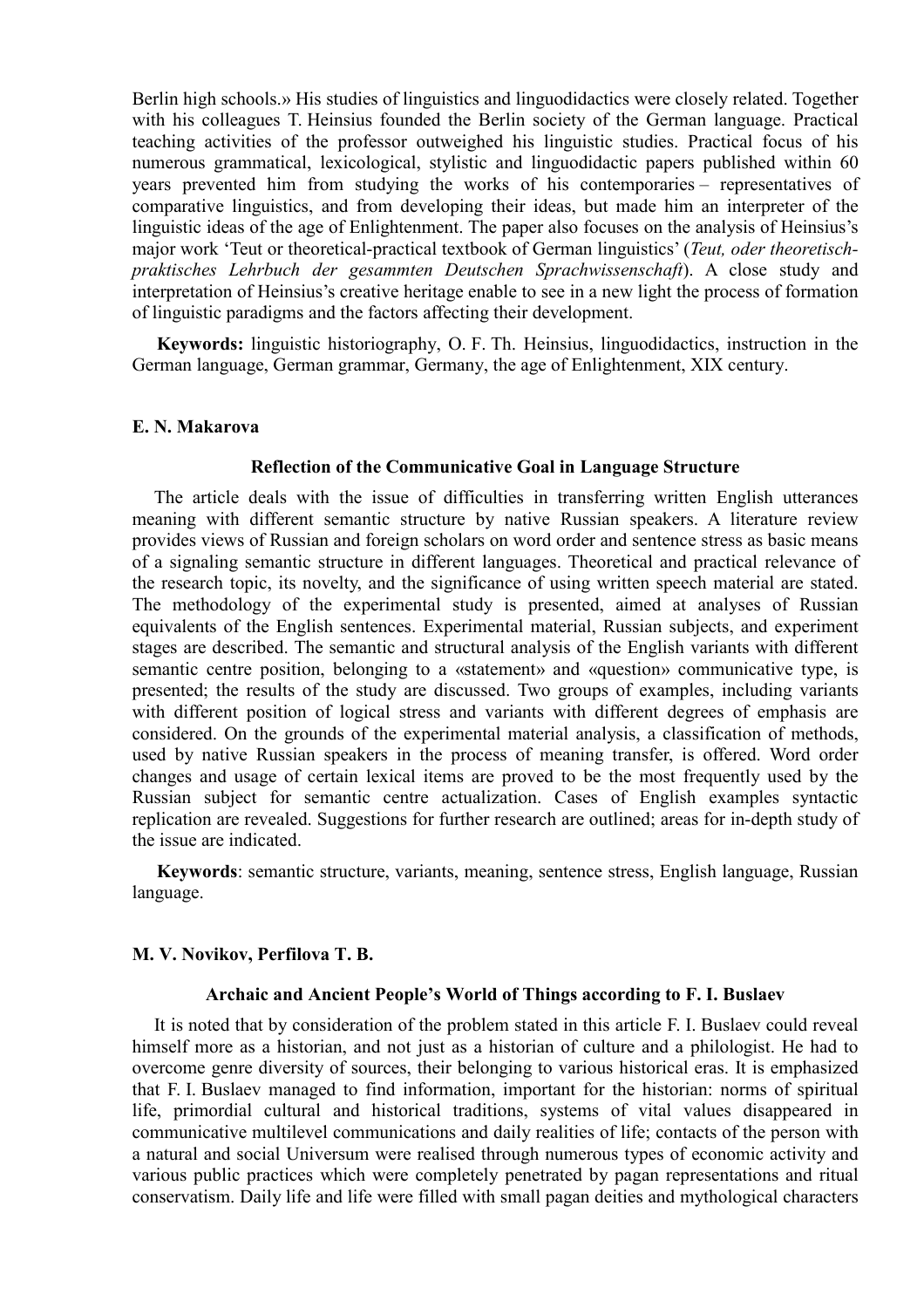who accompanied the person from birth to death, being present at a house, shed, river, forest, field, pasture. Gods not only personified the natural phenomena, space phenomena, but also were identified with social forces, new phenomena in life of society. It is noted that F. I. Buslaev paid attention to the symbolical nature of national culture: clothes, household items, economic utensils, weapon by their forms, color signals, meanings of the broadcast artistic images reflected the world and contained explanations for natural and social establishments, proceeding from the cultural historical development of a way of perception, unique at that step, and judgment of the Universum, – mythological thinking.

**Keywords**: agricultural life, work, wealth, equivalents of the cost of material benefits, gold, metallurgy, weapon, household items, mythological logic, inseparability of the world of people and the world of things.

#### **O. V. Rozina**

## **F. Ya.Gardner and His Descendants' Porcelain Factory: Historical and Culturological Research**

In this article the author makes a comprehensive historical and cultural research of the first Russian private porcelain factory, opened in Verbilki near Moscow by F. Ya.Gardner. The «Gardner period» lasted more than 100 years – since the opening by Frants Gardner in the middle of the XVIII century till the sale of the entire manufactory by his heirs to M. S. Kuznetsov in 1892. The historical-culturological approach allows us to present the history of a certain factory in the context of the general history of Russia and cultural processes, which influenced the change in the range of products and technological methods of manufacture. In addition, porcelain products – these are not only prestigious or utilitarian household items, but also works of decorative and applied art, the evolution of which can also be traced in the specified period. The initial history of the porcelain factory is connected with the activities of the British citizen F. Gardner, who was a talented and successful merchant. His success was assured by adventurism and ambitiousness, which helped him to open the porcelain production in Russia, which was not inferior in quality to the famous Saxon designs. The founder of production laid his basic principles, which the descendants tried to preserve: the impeccable quality of technology, the stylistic novelty of products and the diversity of the range, both by type and by price groups. For a certain period of time, the F. Gardner porcelain factory was a model for other similar industries. However, in recent years it experienced great difficulties associated with the profound changes in the worldview of the Russian people of the post-reform period. Not only the workers became different, but the owners themselves could not, and, to a significant extent, did not want to devote all their time and energy to finding new ways and technologies in the face of fierce competition, to improve the range and quality of products. The interests of self-realization, the pursuit of personal self-development did not find application in the industrial sphere. All this led to the fact that the successful factory was sold to more enterprising and purposeful competitors.

**Keywords:** porcelain, Gardner, Verbilki, porcelain factory, historical and cultural research, decorative and applied arts.

### **E. L. Saraeva**

## **Noble Children's Communicative Practice in the first half of the XIX century in Russia: Channels of National Culture Broadcast**

 In the article are analyzed representations of contemporaries of the first half of the XIX century – the public figure, the writer A. I. Herzen, the children's writer E. N. Vodovozova, the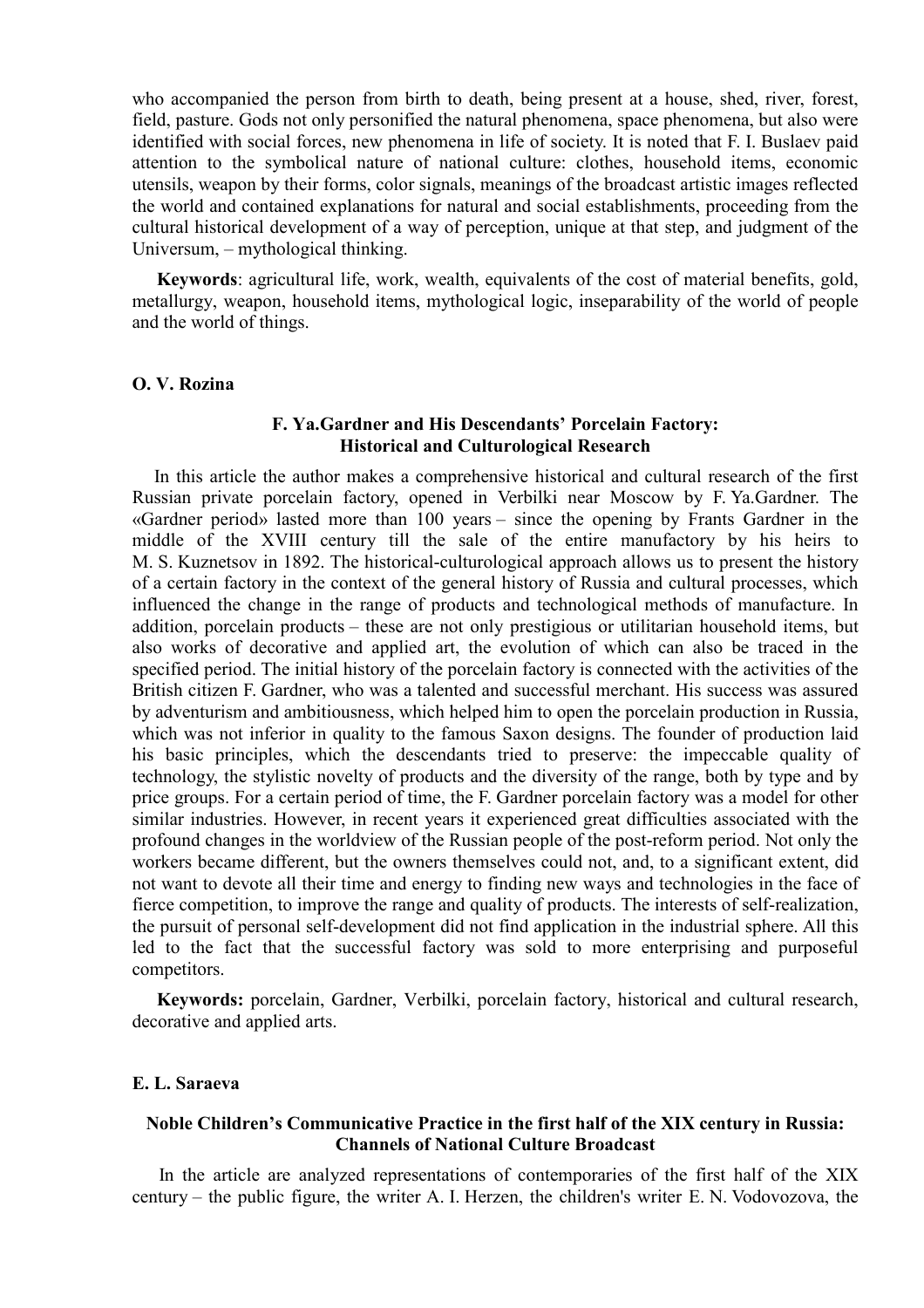historian of Moscow university S. M. Soloviov – about the role of Russian women in their spiritual and moral development. The main source on the subject is memoirs of scientists and literary men of the first half of the XIX century. Their authors with rare gratitude created images of the nurses loved by them, wishing to keep them in memory of contemporaries and descendants. They highly appreciated influence of nurses on their inner world, development of religious consciousness. Nurses preserved and transferred moral values to the pupils, and the pupils consciously apprehended many significant moral principles which became for them reference points in communication with people, sociocultural environment. Nurses formed the idea of good and evil, social world order, concepts about conscience, mercy, compassion, love to people and the homeland, mutual aid, gratitude in pupils. They played a huge role in broadcasting, fixing of the best lines of the Russian spiritual culture. Thanks to nurses children from exclusive estates became carriers of the native language, got acquainted with national life. Transfer from generation to generation of basic components of the Russian spiritual culture was the main mechanism of storage, broadcasting and development of moral bases of the life of society in the changing world. Nurses were a peculiar spiritual bridge between the highest nobility and underworld. Due to nurses, noblemen really were not only familiar with the inner world of the people, but also introduced its values in the new culture of «Russian Europeanness « which had distinctive lines from the western civilization.

**Keywords**: E. N. Vodovozova, A. I. Herzen, A. S. Pushkin, S. M. Soloviov, Russian spiritual culture, national culture, nurse, history of women, childhood history, history of Russia of the first half of the XIX century.

### **N. A. Khrenov**

# **I. Stalin's «Creative Answer» to History Challenge in the Context of the Byzantine Tradition**

The article continues a series of publications in the field of cultural and philosophical research of the Russian revolution and a post-revolutionary era in the history of Russia as a civilization. This article continuing the previous publications considers Stalin's « creative answer» which he had to give in the crisis situation of the revolution of 1917 that began to be felt in the next decades, and in the situation occurred in the world of the militaristic atmosphere as anticipation of the World War II. In this situation Stalin, sacrificing revolution ideals, forces the totalitarian regime in the country which as he assumed, became inevitable in order to resist the challenge from the West and, in particular, from Germany. Realizing «the creative answer», trying not to estimate it in terms of today, in new conditions, Stalin being not the most famous figures of the revolution of 1917 became the most known. In the article the emphasis is made, firstly, on the fact that in this eminence of the leader an active role was played by the masses tired from revolutionary excitement, seeking for establishing order in the country and, secondly, that the World War II awoke psychological complexes connected with the difficult relations which were in history between Russia and the West and also, more specifically, between Russia and Germany.

**Keywords**: collision of civilizations, revolution, Stalin, post-revolutionary period, history challenge, creative answer, leader, ancient layers of culture, World War II, crisis of revolution, romantic period of revolution, Byzantism, mentality, germanism, Toynbee, totalitarianism, Danilevsky, West, Slavophilism, mythological archetype.